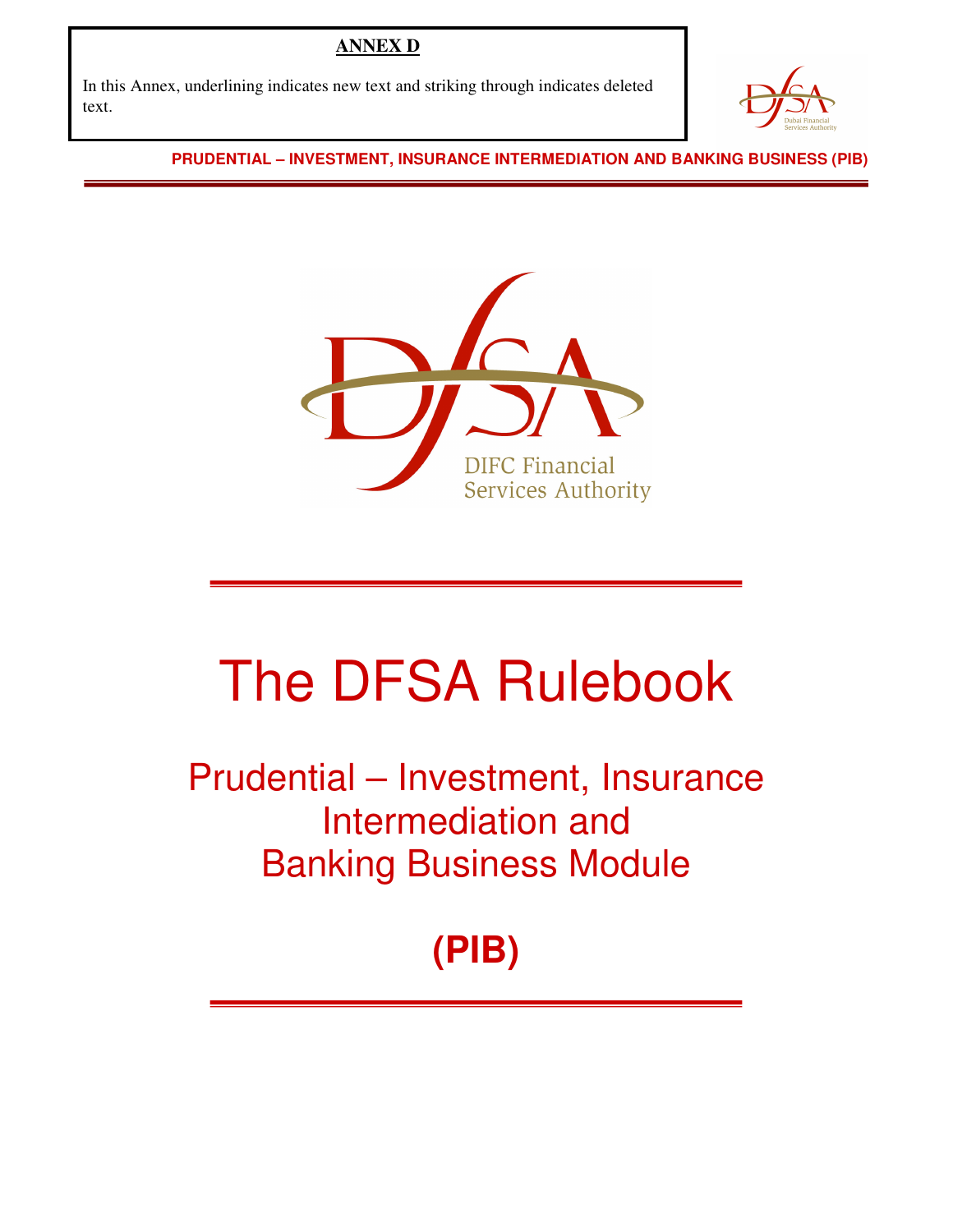

**PRUDENTIAL – INVESTMENT, INSURANCE INTERMEDIATION AND BANKING BUSINESS (PIB)** 

### **PART 2 - AUTHORISED FIRMS**

- **1 GENERAL REQUIREMENTS**
- **1.3 Categories of Authorised Firms**

#### **CATEGORY 4**

- **1.3.4** An Authorised Firm:
	- (a) whose Licence authorises it to carry on one or more of the Financial Services of Arranging Credit or Deals in Investments, Advising on Financial Products or Credit, Arranging Custody, Insurance Broking or Insurance Management or Operating an Alternative Trading; and
	- (b) does not meet the criteria of Categories 1, 2, 3 or 5;

is in Category 4.